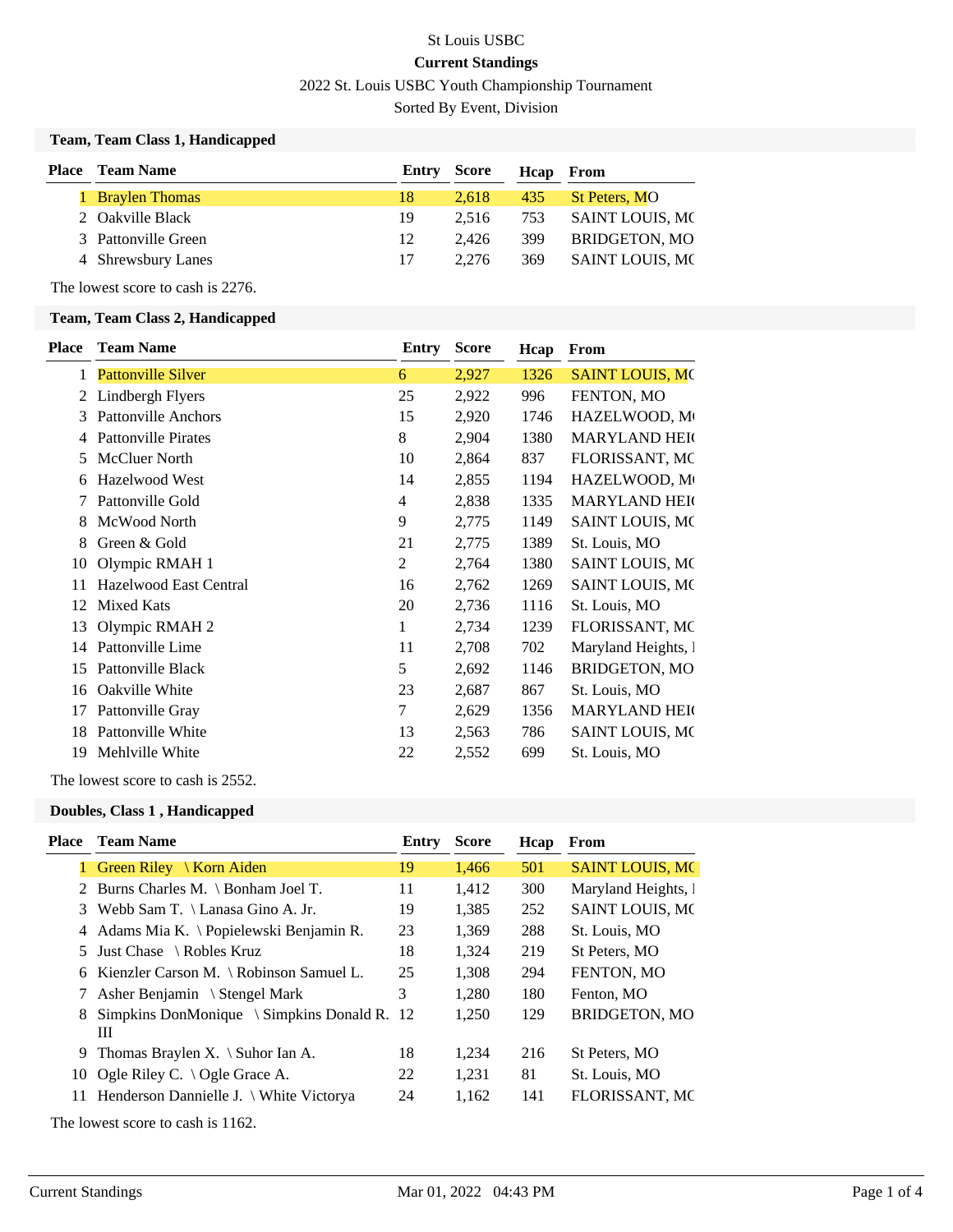## St Louis USBC **Current Standings**

2022 St. Louis USBC Youth Championship Tournament

Sorted By Event, Division

### **Doubles, Class 2, Handicapped**

| <b>Place</b> | <b>Team Name</b>                            | Entry | <b>Score</b> | Hcap | <b>From</b>            |
|--------------|---------------------------------------------|-------|--------------|------|------------------------|
| 1            | Gander Trevor L. \ Kahre Jackson            | 8     | 1,516        | 738  | <b>MARYLAND HEIG</b>   |
|              | Sherrill Matthew D. \ Sherrill Brayden J.   |       | 1,476        | 687  | FLORISSANT, MC         |
| 3            | Truelove-Herrick Micah J. \ Brown Caleb J.  | 25    | 1,464        | 702  | FENTON, MO             |
| 3            | Williams Morgan $\Gamma$ Grant Eli          | 22    | 1,464        | 618  | St. Louis, MO          |
| 5            | Cosey David J. \Thomas La'Mondre            | 2     | 1,461        | 555  | SAINT LOUIS, MO        |
| 6            | Ruth Aiden \ Abram Gabriel                  | 21    | 1,451        | 654  | St. Louis, MO          |
|              | McCrumb Owen \ Warren Olivia                | 21    | 1,447        | 735  | St. Louis, MO          |
| 8            | Kittinger Alex \ Jarrett Nathan             | 20    | 1,406        | 594  | St. Louis, MO          |
| 9            | Fortson Joshua C. \ Wojciechowski Xavier F. | 15    | 1,402        | 777  | HAZELWOOD, M           |
| 10           | Hasty Abigail \ Moore Gavin T.              | 23    | 1,358        | 579  | St. Louis, MO          |
| 11           | Henry Alison \ Stallings Jayden             | 14    | 1,339        | 552  | HAZELWOOD, M           |
| 12           | Lanasa Giselle \ Korn Alexia                | 20    | 1,329        | 522  | St. Louis, MO          |
| 13           | MARTIN LAYCIE G. \ MARTIN TIMOTHE 2<br>W.   |       | 1,318        | 732  | SAINT LOUIS, MO        |
| 14           | Garland Katarina R. \ Chowning Kaylee A.    | 7     | 1,308        | 516  | <b>MARYLAND HEIG</b>   |
| 14           | MARTIN KRISTA M. \ Balven Jasmine N.        | 2     | 1,308        | 582  | SAINT LOUIS, MO        |
| 16           | O'Connell John F. \ Konopka Colin A.        | 13    | 1,304        | 348  | SAINT LOUIS, MO        |
|              | Durning Daltyn T. \ Martin Branden D.       | 2     | 1,288        | 573  | <b>SAINT LOUIS, MC</b> |
|              |                                             |       |              |      |                        |

The lowest score to cash is 1288.

#### **Singles, Class 1, Handicapped**

| Place | <b>Team Name</b>        | Entry | <b>Score</b> | Hcap     | From                   |
|-------|-------------------------|-------|--------------|----------|------------------------|
|       | Popielewski Benjamin R. | 23    | 716          | 129      | St. Louis, MO          |
| 2     | Mataya Dominic          | 26    | 709          | $\Omega$ | <b>SAINT LOUIS, MC</b> |
| 3     | Webb Sam T.             | 19    | 679          | 144      | <b>SAINT LOUIS, MC</b> |
|       | Lanasa Gino A. Jr.      | 19    | 678          | 108      | <b>SAINT LOUIS, MC</b> |
| 5     | Simpkins DonMonique     | 12    | 677          | 129      | <b>BRIDGETON, MO</b>   |
| 6     | Robinson Samuel L.      | 25    | 647          | 90       | FENTON, MO             |
|       | Ogle Grace A.           | 22    | 634          | 39       | St. Louis, MO          |
| 8     | Ogle Riley C.           | 22    | 616          | 42       | St. Louis, MO          |
| 9     | <b>Just Chase</b>       | 18    | 615          | 48       | St Peters, MO          |
| 10    | Suhor Ian A.            | 18    | 607          | 105      | St Peters, MO          |
| 11    | Henderson Dannielle J.  | 24    | 599          | 93       | <b>FLORISSANT, MC</b>  |
| 12    | Simpkins Donald R. III  | 12    | 592          | $\Omega$ | <b>BRIDGETON, MO</b>   |
| 13    | Thomas Braylen X.       | 18    | 588          | 111      | St Peters, MO          |
| 14    | White Victorya          | 24    | 577          | 48       | FLORISSANT, MC         |
| 15    | Burns Charles M.        | 11    | 564          | 57       | Maryland Heights, 1    |
|       |                         |       |              |          |                        |

The lowest score to cash is 564.

#### **Singles, Class 2, Handicapped**

| <b>Place</b> Team Name | Entry | Score | Hcap | From                 |
|------------------------|-------|-------|------|----------------------|
| 1 Abram Gabriel        | 21    | 860   | 291  | St. Louis, MO        |
| 2 Sherrill Brayden J.  |       | 855   | 306  | FLORISSANT, MC       |
| 3 Kahre Jackson        | 8     | 782   | 360  | <b>MARYLAND HEIG</b> |
| 4 Ruth Aiden           | 21    | 778   | 363  | St. Louis, MO        |
| 5 Fortson Joshua C.    | 15    | 774   | 348  | HAZELWOOD, M         |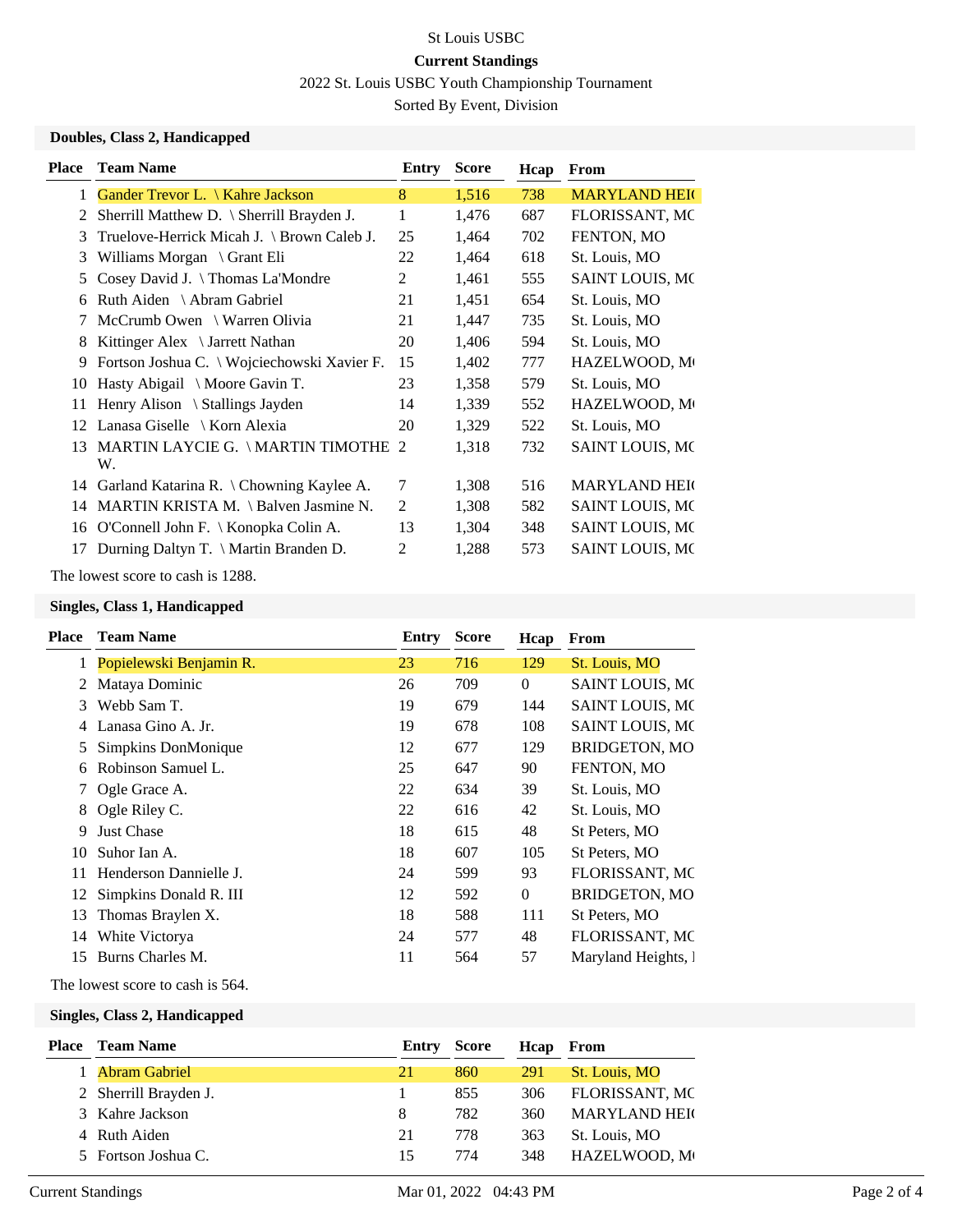# St Louis USBC **Current Standings**

2022 St. Louis USBC Youth Championship Tournament

Sorted By Event, Division

## **Singles, Class 2, Handicapped**

| <b>Place</b> | <b>Team Name</b>         | <b>Entry</b>   | <b>Score</b> | Hcap | From                   |
|--------------|--------------------------|----------------|--------------|------|------------------------|
| 6            | Sherrill Matthew D.      | $\mathbf{1}$   | 764          | 381  | FLORISSANT, MC         |
| 7            | Warren Olivia            | 21             | 759          | 372  | St. Louis, MO          |
| 8            | Henry Alison             | 14             | 758          | 279  | HAZELWOOD, M           |
| 9            | Thomas La'Mondre         | $\overline{2}$ | 754          | 270  | SAINT LOUIS, MO        |
| 10           | Wojciechowski Xavier F.  | 15             | 752          | 429  | HAZELWOOD, M           |
| 11           | Grant Eli                | 22             | 749          | 237  | St. Louis, MO          |
| 12           | Gander Trevor L.         | $8\,$          | 737          | 378  | <b>MARYLAND HEIG</b>   |
| 13           | Balven Jasmine N.        | $\overline{2}$ | 728          | 291  | SAINT LOUIS, MO        |
| 14           | Cosey David J.           | $\overline{2}$ | 727          | 285  | SAINT LOUIS, MO        |
| 15           | Konopka Colin A.         | 13             | 717          | 174  | <b>SAINT LOUIS, MC</b> |
| 16           | Moore Gavin T.           | 23             | 716          | 177  | St. Louis, MO          |
| 17           | O'Connell John F.        | 13             | 709          | 174  | <b>SAINT LOUIS, MC</b> |
| 18           | McCrumb Owen             | 21             | 699          | 363  | St. Louis, MO          |
| 19           | Bonham Joel T.           | 11             | 698          | 243  | Maryland Heights, 1    |
| 20           | Durning Daltyn T.        | $\overline{2}$ | 697          | 357  | <b>SAINT LOUIS, MC</b> |
| 21           | Robles Kruz              | 18             | 693          | 171  | St Peters, MO          |
| 22           | Korn Aiden               | 19             | 683          | 228  | <b>SAINT LOUIS, MC</b> |
| 23           | Kittinger Alex           | 20             | 679          | 273  | St. Louis, MO          |
| 24           | Garland Katarina R.      | $\overline{7}$ | 678          | 327  | <b>MARYLAND HEIG</b>   |
| 25           | Korn Alexia              | 20             | 672          | 228  | St. Louis, MO          |
| 26           | Adams Mia K.             | 23             | 666          | 159  | St. Louis, MO          |
| 27           | Chowning Kaylee A.       | $\tau$         | 662          | 189  | <b>MARYLAND HEIG</b>   |
| 28           | <b>MARTIN LAYCIE G.</b>  | $\overline{2}$ | 661          | 393  | SAINT LOUIS, MO        |
| 29           | Lanasa Giselle           | 20             | 660          | 294  | St. Louis, MO          |
| 30           | Stallings Jayden         | 14             | 655          | 273  | HAZELWOOD, M           |
| 31           | Williams Morgan          | 22             | 651          | 381  | St. Louis, MO          |
| 32           | MARTIN KRISTA M.         | $\overline{2}$ | 649          | 291  | SAINT LOUIS, MO        |
| 33           | Green Riley              | 19             | 637          | 273  | SAINT LOUIS, MO        |
| 34           | Martin Branden D.        | $\overline{2}$ | 629          | 216  | <b>SAINT LOUIS, MC</b> |
| 35           | <b>MARTIN TIMOTHE W.</b> | 2              | 623          | 339  | <b>SAINT LOUIS, MC</b> |
|              |                          |                |              |      |                        |

The lowest score to cash is 623.

#### **All Events , All Events Class 1, Handicapped**

| Place | <b>Team Name</b>          | Entry | <b>Score</b> | Hcap     | From                   |
|-------|---------------------------|-------|--------------|----------|------------------------|
|       | 1 Popielewski Benjamin R. | 23    | 2,038        | 387      | St. Louis, MO          |
|       | 2 Lanasa Gino A. Jr.      | 19    | 2,005        | 324      | <b>SAINT LOUIS, MC</b> |
| 3     | Webb Sam T.               | 19    | 1,942        | 432      | <b>SAINT LOUIS, MC</b> |
| 4     | Thomas Braylen X.         | 18    | 1,936        | 333      | St Peters, MO          |
| 5     | Ogle Grace A.             | 22    | 1,924        | 117      | St. Louis, MO          |
| 6     | Simpkins DonMonique       | 12    | 1,895        | 387      | <b>BRIDGETON, MO</b>   |
| 7     | Robinson Samuel L.        | 25    | 1,872        | 270      | FENTON, MO             |
| 8     | Burns Charles M.          | 11    | 1,860        | 171      | Maryland Heights, 1    |
| 9     | <b>Just Chase</b>         | 18    | 1,822        | 144      | St Peters, MO          |
| 10    | Suhor Ian A.              | 18    | 1,749        | 315      | St Peters, MO          |
| 11    | Simpkins Donald R. III    | 12    | 1.744        | $\Omega$ | <b>BRIDGETON, MO</b>   |
| 12    | Ogle Riley C.             | 22    | 1,743        | 126      | St. Louis, MO          |
|       |                           |       |              |          |                        |